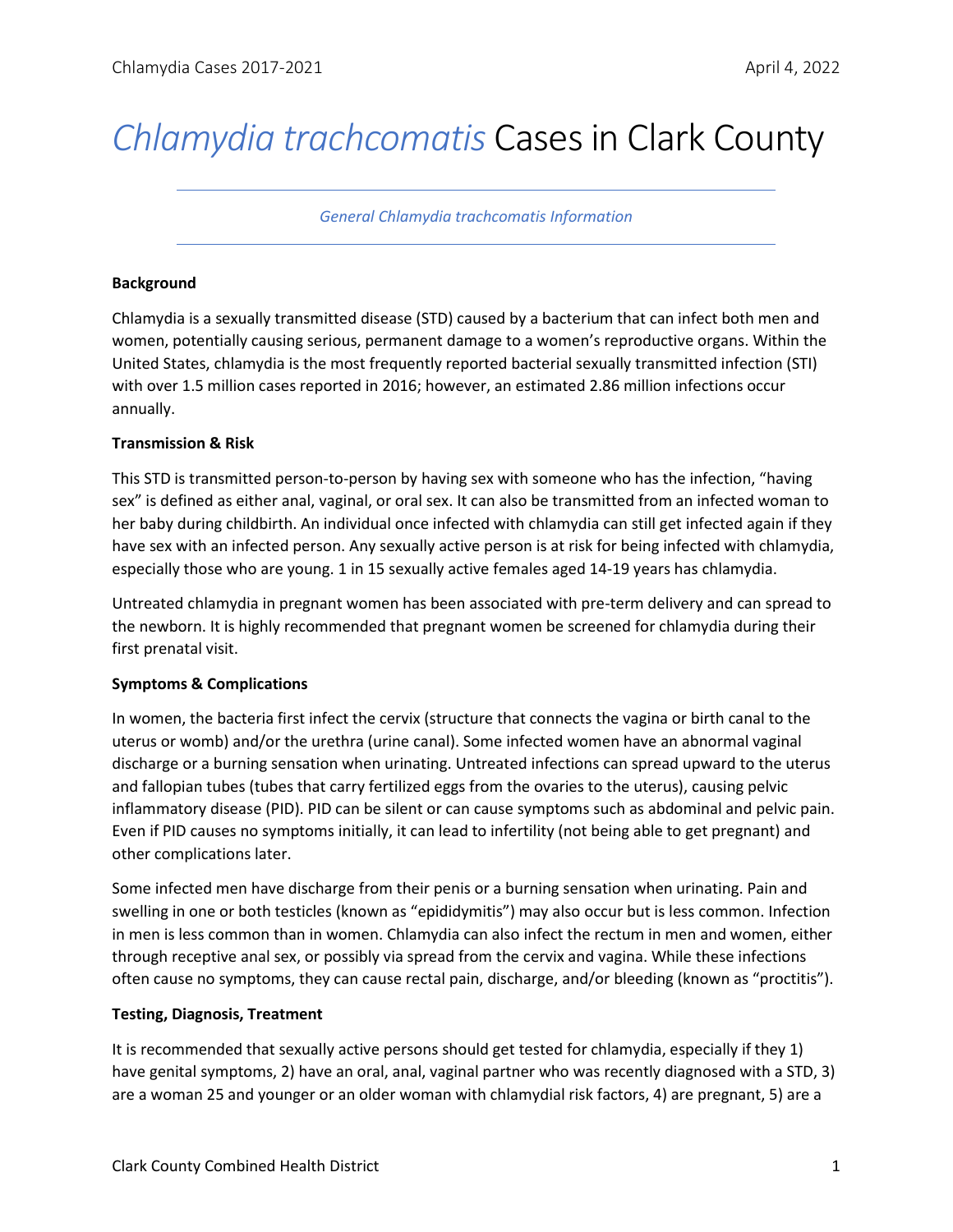man who has sex with men (MSM) who have receptive anal sex, and/or 6) have multiple partners. HIVinfected sexually active women who are 25 or younger and all HIV-infected patients who engage in receptive anal sex should be tested at their first HIV care visit and at least annually afterwards.

A laboratory test is needed to diagnose chlamydia, such as a vaginal cotton swab or a urine sample. Chlamydia is easily treated and cured with antibiotics (in both infants and adults), persons infected should refrain from having sex for 7 days after single dose antibiotics or until completion of a seven-day course of antibiotics. Repeat infection is common and those who have not been appropriately treated are at high risk for reinfection. Multiple infections increase a women's risk of serious reproductive health complications. It is recommended that individuals with chlamydia get retested three months after treatment.

More information can be found here[: https://odh.ohio.gov/wps/portal/gov/odh/know-our](https://odh.ohio.gov/wps/portal/gov/odh/know-our-programs/infectious-disease-control-manual/section3/section-3-chlamydia)[programs/infectious-disease-control-manual/section3/section-3-chlamydia](https://odh.ohio.gov/wps/portal/gov/odh/know-our-programs/infectious-disease-control-manual/section3/section-3-chlamydia)

*Clark County Related Discussion*

Figure 1 shows the chlamydia cases in Clark County from 2017 to 2021. All cases during this period are classified as confirmed. From 2017 to 2021 there is a 18.5% decrease in cases, and from 2018 to 2021 there is a 20.1% decrease in cases. The decline that has occurred since 2018 could potentially be attributed to the COVID-19 pandemic restrictions that recommended people stay inside, social distance, and maintain a small circle of personal contacts.



*Figure 1 Chlamydia cases 2017-2021*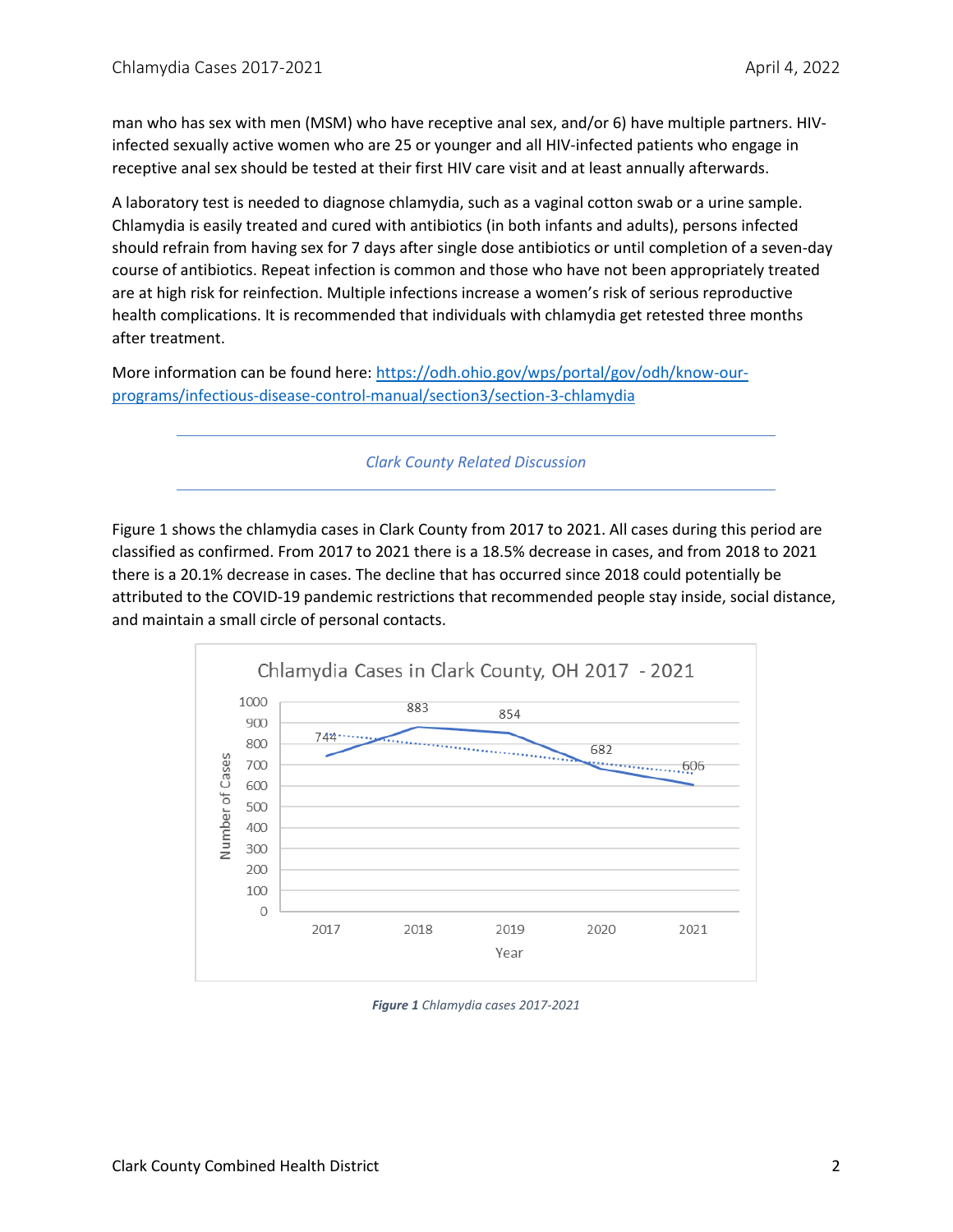As expected, there are more female cases compared to male cases and Table 1 shows the breakdown of gender per year, including the percent difference between female and male. The percent differences between female and male range from 90.4% to 95.3%.

|      | <b>Female</b> | <b>Male</b> | % Difference <sup>1</sup> |
|------|---------------|-------------|---------------------------|
| 2017 | 541           | 203         | 90.9%                     |
| 2018 | 641           | 242         | 90.4%                     |
| 2019 | 627           | 227         | 93.7%                     |
| 2020 | 505           | 177         | 96.2%                     |
| 2021 | 446           | 160         | 94.4%                     |

*Table 1 Annual chlamydia cases by sex*

When we look at the breakdown by race, there are some disparities that are shown. Those who identify as Black or African American in Clark County comprise 24.1% of cases; however, they make up 9.0% of the population<sup>2</sup>. Those who identify as white comprise 40.8% of cases but are 86.9% of the population. The full racial breakdown can be seen in Table 2. The gender and racial breakdown can be seen in Figure 2. Asian and Native Hawaiian or Pacific Islander were combined into Other on the graph due to small counts.



Chlamydia Cases in Clark County, OH by Sex and Race from 2017-2021

#### *Figure 2 Chlamydia cases by sex and race*

<sup>&</sup>lt;sup>1</sup> Calculated by:  $\frac{a-b}{a+b} * 100$ ; a = female, b = male

<sup>2</sup> <sup>2</sup> Population percentages were gathered from here:<https://www.census.gov/quickfacts/clarkcountyohio>